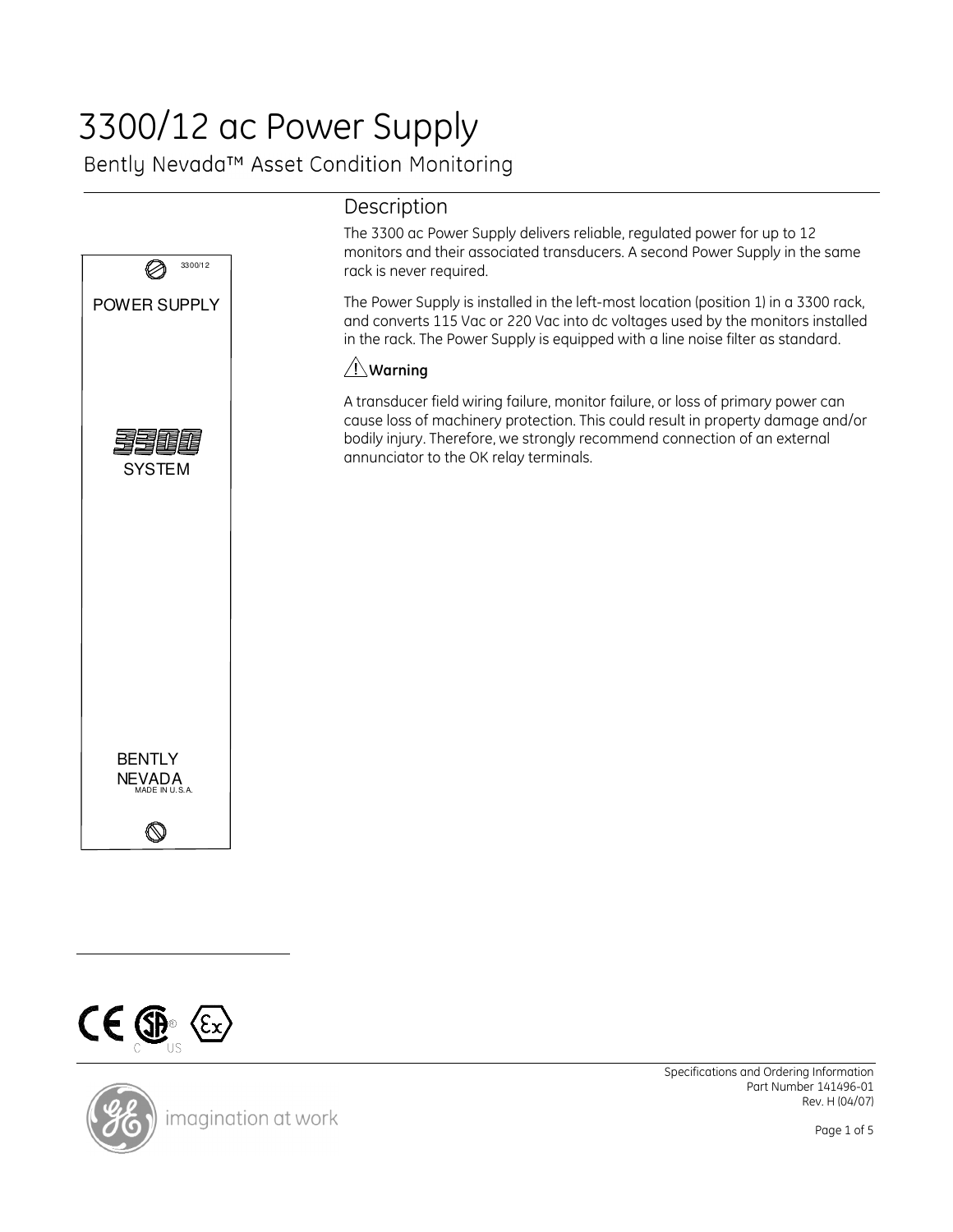| <b>Specifications</b><br>Inputs<br>Power:      |                                                                                                                                                                                                                  | <b>Ratings for</b><br>systems<br>requiring<br>agency<br>approval: |                                                                                                          |
|------------------------------------------------|------------------------------------------------------------------------------------------------------------------------------------------------------------------------------------------------------------------|-------------------------------------------------------------------|----------------------------------------------------------------------------------------------------------|
|                                                | 95 to 125 Vac, single phase, 50 to<br>60 Hz, at 1.0 A maximum, or 190<br>to 250 Vac single phase, 50 to 60<br>Hz, at 0.5 A maximum. Field<br>changeable via soldered jumper<br>and replacement of external fuse. | <b>Contact Life:</b>                                              | 5 A at 28 Vdc; 5 A at 120 Vac,<br>50/60 Hz (30 Vac for ATEX).<br>10,000 cycles minimum at rated<br>load. |
| <b>Primary Power</b><br>Surge at Power-<br>up: |                                                                                                                                                                                                                  | Operation:                                                        | normally energized.                                                                                      |
|                                                | 26 A peak, or 12 A rms, for one<br>cycle.                                                                                                                                                                        | <b>Environmental Limits</b><br>Operating<br>Temperature:          |                                                                                                          |
| Fuse Rating, 95<br>to 125 Vac:                 |                                                                                                                                                                                                                  |                                                                   | 0°C to +65°C (+32°F to +150°F).                                                                          |
|                                                | 95 to 125 Vac: 1.5 A slow blow<br>190 to 250 Vac: 0.75 A slow blow                                                                                                                                               | Storage<br>Temperature:                                           |                                                                                                          |
| Outputs                                        |                                                                                                                                                                                                                  |                                                                   | -40°C to +85°C (-40°F to +185°F).                                                                        |
| Transducer<br>Power (internal                  |                                                                                                                                                                                                                  | Relative<br>Humidity:                                             |                                                                                                          |
| to rack):                                      |                                                                                                                                                                                                                  |                                                                   | To 95%, noncondensing.                                                                                   |
|                                                | User-programmable -24 Vdc,<br>+0%, -2.5%; or                                                                                                                                                                     | <b>CE Mark Directives</b><br><b>EMC Directive</b>                 |                                                                                                          |
|                                                | -18 Vdc, +1%, -2%; transducer<br>voltages are overload protected,<br>per channel, on the individual<br>monitor circuit boards.                                                                                   | Low Voltage<br><b>Directive</b>                                   | Certificate of Conformity: 158710                                                                        |
| OK Relay                                       |                                                                                                                                                                                                                  |                                                                   | Certificate of Conformity: 135300                                                                        |
| Location:                                      |                                                                                                                                                                                                                  | <b>Hazardous Area Approvals</b>                                   |                                                                                                          |
|                                                | Behind the Power Supply, at the<br>Power Supply Input Module.                                                                                                                                                    | <b>CSA/NRTL/C</b>                                                 |                                                                                                          |
| Type:                                          |                                                                                                                                                                                                                  |                                                                   | Class I, Div 2                                                                                           |
|                                                | Single-pole, double-throw (SPDT).                                                                                                                                                                                |                                                                   | Groups A, B, C, D                                                                                        |
| Environmental<br>Sealing:                      |                                                                                                                                                                                                                  |                                                                   | T4 @ Ta = $+65$ °C                                                                                       |
|                                                | Hermetically-sealed.                                                                                                                                                                                             | Certification<br>Number                                           |                                                                                                          |
| <b>Contact Ratings</b><br>(resistive load):    |                                                                                                                                                                                                                  |                                                                   | 150368 - 1002151 (LR 26744)                                                                              |
|                                                | 5 A at 28 Vdc; 5 A at 120 Vac,<br>50/60 Hz; 3 A at 220 Vac, 50/60<br>Hz.                                                                                                                                         |                                                                   |                                                                                                          |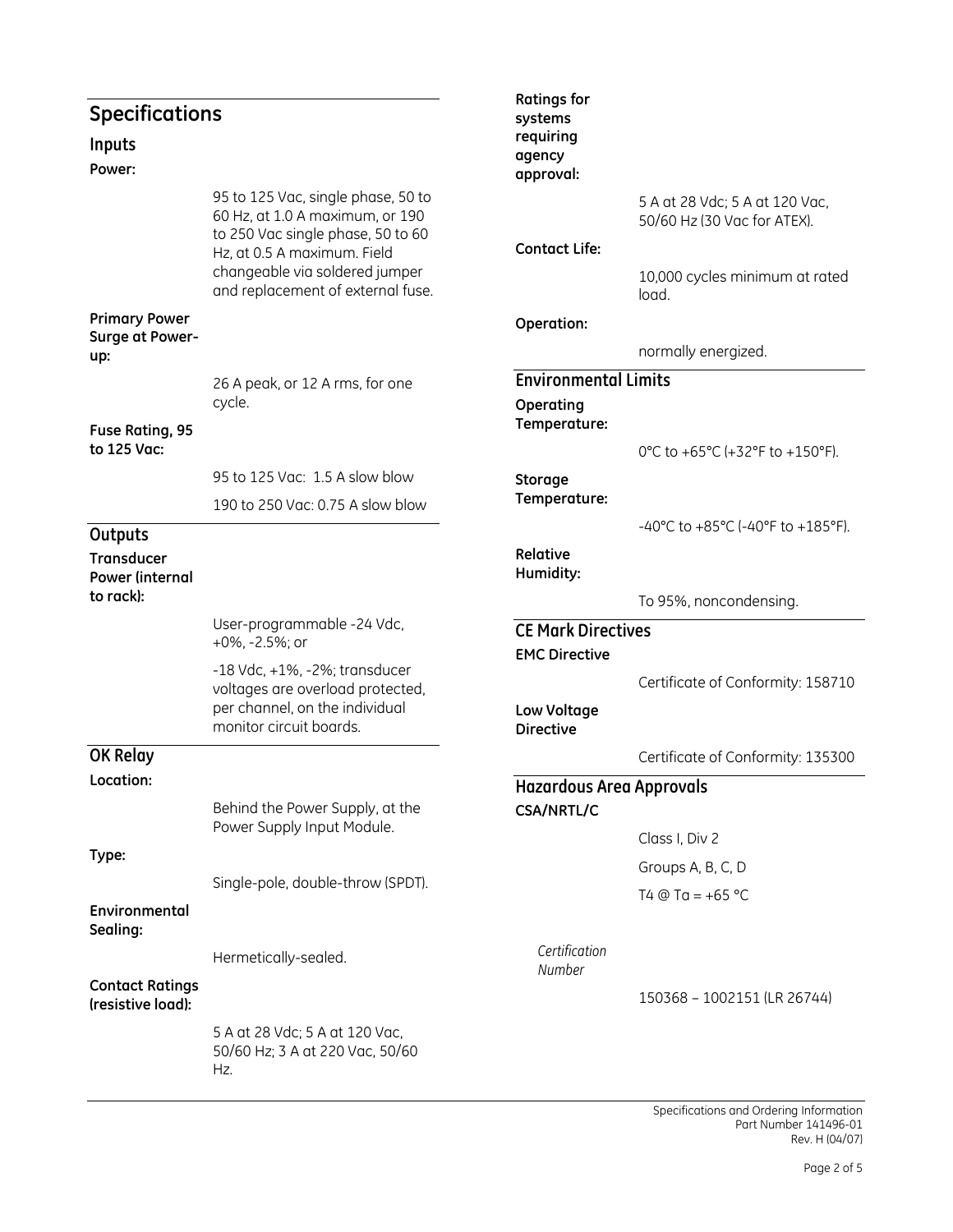#### ATEX

 $\langle \overline{\epsilon_x} \rangle$  II 3 G EEx nC[L] IIC T4  $@$  Ta = -20 $°C$  to +60 $°C$ When installed per document number 132577-01.

### BN26744C-55A

Certification Number

# Physical

Space Requirements:

> One rack position. Installs only in position one (left-most position, next to System Monitor).

#### Weight:

1 kg (2.2 lbs.).

## Ordering Information

For spares, order the complete catalog number as described below. This includes a front panel assembly, power supply PWAs with sheet metal, and appropriate input module. This unit is optioned, tested and ready to install in your system. Spare power input modules (PIM) can be ordered separately.

#### ac Power Supply 3300/12-AXX-BXX-CXX

#### Option Descriptions

A: Input Voltage Option

0 1 95-125 Vac 50/60 Hz

0 2 190-250 Vac 50/60 Hz Note: Input Voltage Option is field-changeable. Ordering

information only determines how the unit is shipped from the factory.

#### B: Power Input Module Option

- 20 Standard
- 22 Internal Safety Barriers
- 23 Spare supply only-No PIM
- C: Agency Approval Option
	- 00 Not Required
	- 01 CSA/NRTL/C
	- 0 2 ATEX self certification

Note: ATEX approval requires the monitor rack be installed in a weatherproof housing.

| <b>Spare Parts:</b> |                                                                    |  |  |
|---------------------|--------------------------------------------------------------------|--|--|
| 161956-AXX-BXX-CXX  |                                                                    |  |  |
|                     | Power Input Module (PIM)<br>Assembly-dash options same as<br>above |  |  |
| 01701500            |                                                                    |  |  |
|                     | 250V, 1.5 A Fuse(A=01,C=00,01)                                     |  |  |
|                     |                                                                    |  |  |
| 01703118            |                                                                    |  |  |
|                     | 250V, 0.75 A Fuse(A=02,C=00,01)                                    |  |  |
| 01710512            |                                                                    |  |  |
|                     | 250V, 2.50 A Fuse(A=01,C=02)                                       |  |  |
| 01720007            |                                                                    |  |  |
|                     | 250V, 1.25 A Fuse(A=02,C=02)                                       |  |  |
| 147262-01           |                                                                    |  |  |
|                     | Transformer Assembly                                               |  |  |
| 147262-02           |                                                                    |  |  |
|                     | Transformer Assy with Internal<br><b>Barriers</b>                  |  |  |

## Field-programmable Option

This option is field-programmable via plug-in jumpers.

Bold text indicates option as shipped from factory.

Transducer Output Voltage -24 Vdc

-18 Vdc

Note: Contact your nearest sales professional if 3000 Series transducers (-18 Vdc power) are to be used in a monitoring rack which also uses 3300 and/or 7200 Series transducers (-24 Vdc power).

## Accessories

#### 128112

Galvanic Isolator Kit

02245002

External Barrier

Specifications and Ordering Information Part Number 141496-01 Rev. H (04/07)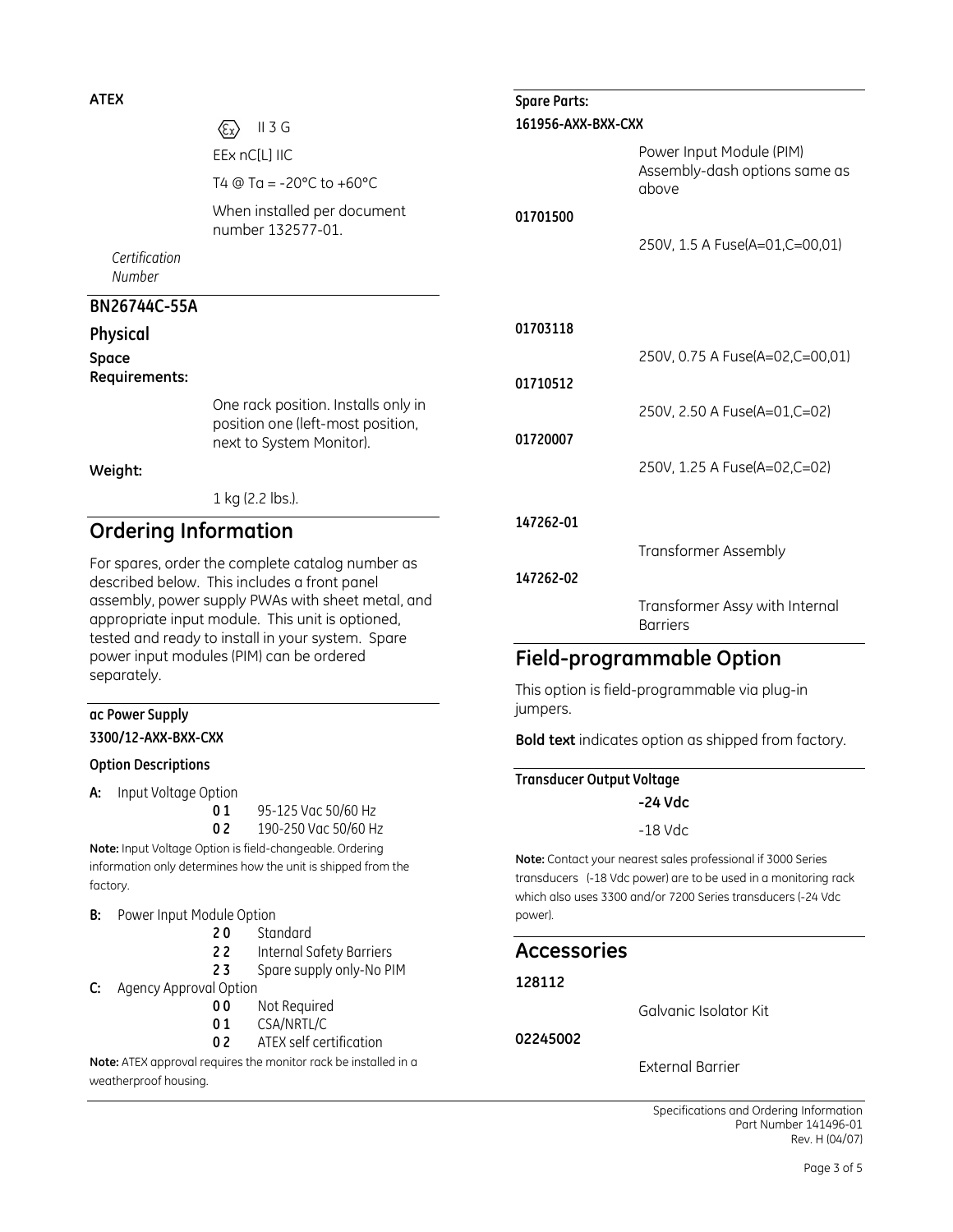#### 02200214

Surge Protector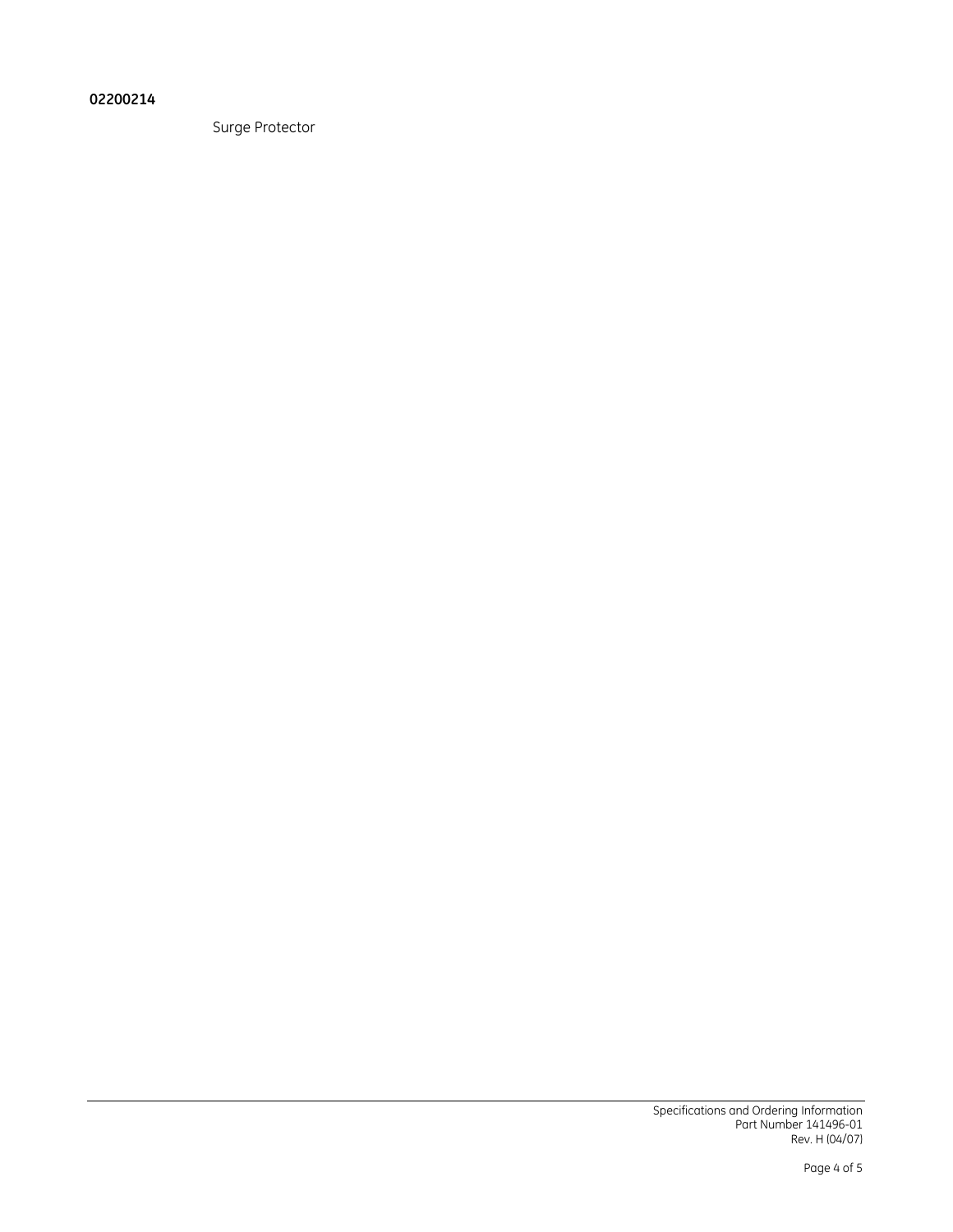## Field wiring diagram

3300/12 ac Power Supply



Primary power connections for 3300/12 ac Power Supply (Standard PIM shown)

Bently Nevada is a trademark of General Electric Company.

Copyright 1999. Bently Nevada LLC. 1631 Bently Parkway South, Minden, Nevada USA 89423 Phone: 775.782.3611 www.ge-energy.com/bently All rights reserved.

> Specifications and Ordering Information Part Number 141496-01 Rev. H (04/07)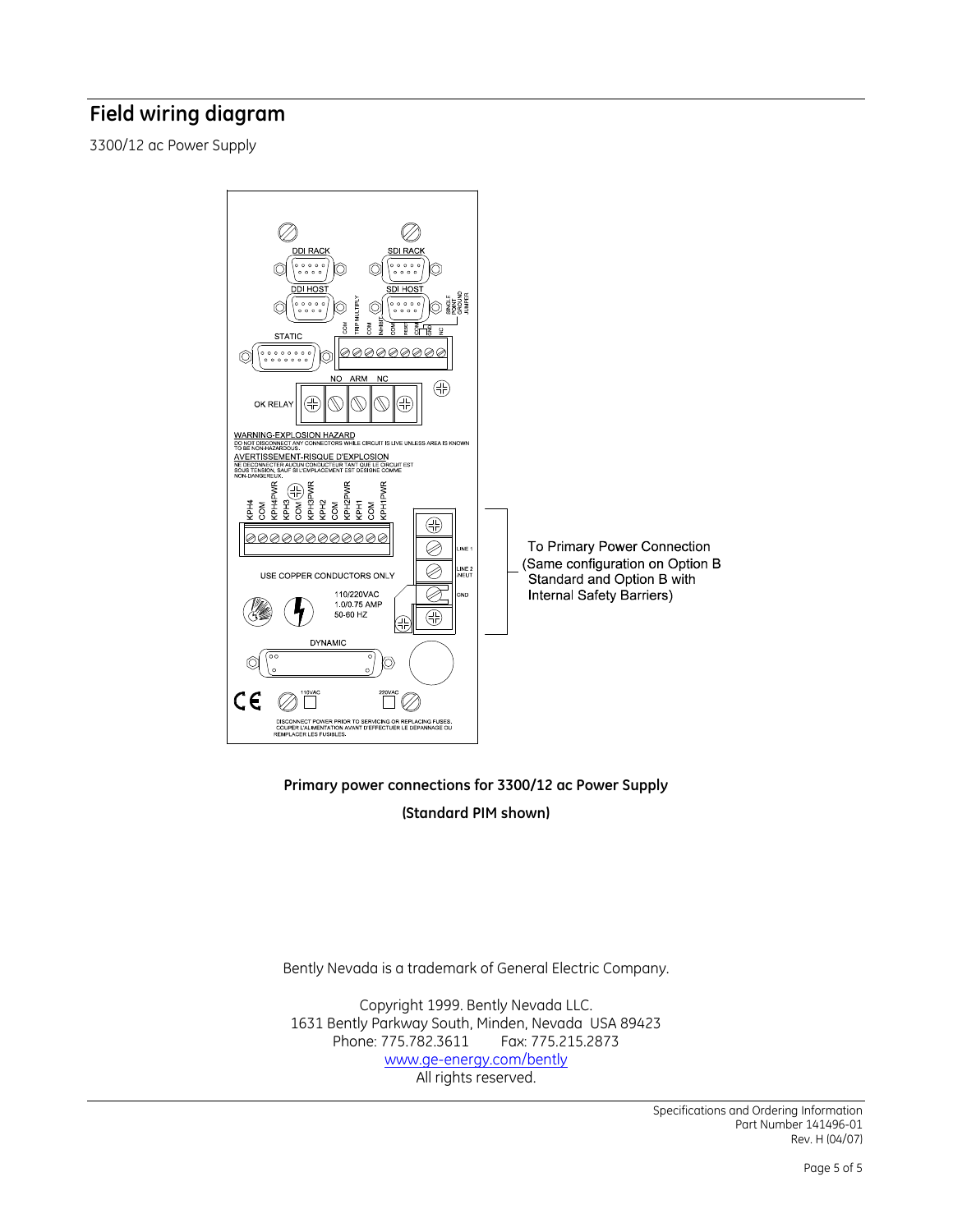# 3300/14 dc Power Supply

Bently Nevada™ Asset Condition Monitoring



## Description

The 3300 dc Power Supply delivers reliable, regulated power for up to 12 monitors and their associated transducers. A second power supply in the same rack is never required.

The Power Supply is installed in the left-most location (position 1) in a 3300 Rack. Primary voltage operation can be ordered for 20 to 34 Vdc or 90 to 140 Vdc inputs, which are converted for use by the monitors installed in the rack.

The 3300 dc Power Supply has over-voltage and under-voltage protection circuitry to shut down the Power Supply should the input supply voltage fall out of the specified range. It will return to normal operation when the input voltage is within the specified range. In addition, the Power Supply is fuse-protected against reverse polarity power hookup and power inputs of greater than 140% of the maximum rated input voltage.

## **Warning**

A transducer field wiring failure, monitor failure, or loss of primary power can cause loss of machinery protection. This could result in property damage and/or bodily injury. Therefore, we strongly recommend connection of an external annunciator to the OK relay terminals.



imagination at work

Specifications and Ordering Information Part Number 141497-01 Rev. J (11/08)

Page 1 of 4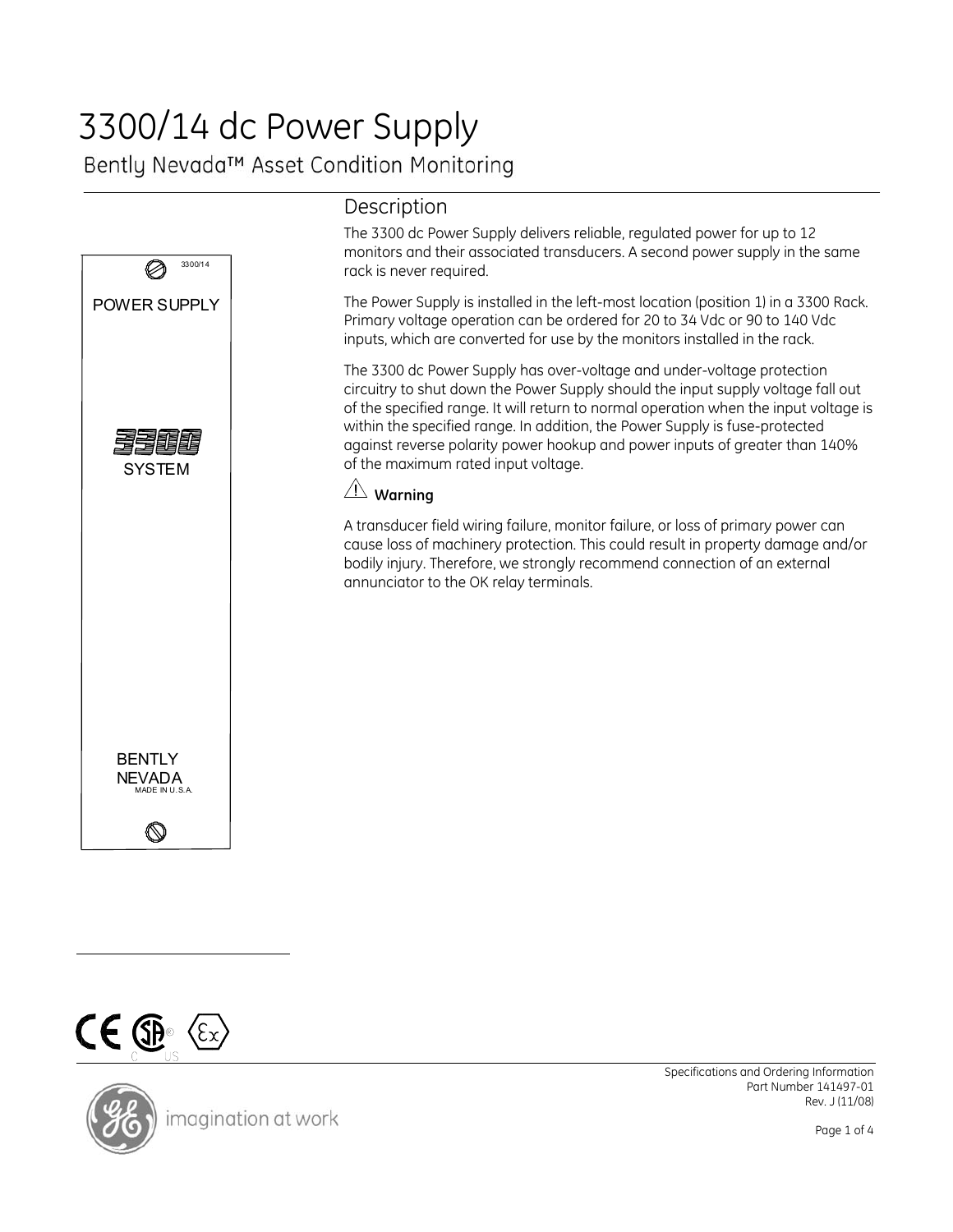|                                             |                                                                                                                                          | <b>Contact Life:</b>                                 |                                                  |
|---------------------------------------------|------------------------------------------------------------------------------------------------------------------------------------------|------------------------------------------------------|--------------------------------------------------|
| <b>Specifications</b>                       |                                                                                                                                          |                                                      | 10,000 cycles minimum at rated                   |
| Inputs                                      |                                                                                                                                          |                                                      | load.                                            |
| Power:                                      |                                                                                                                                          | Operation:                                           |                                                  |
|                                             | 20 to 34 Vdc, 5.5 A max. 90 to 140<br>Vdc, 1.5 A max.                                                                                    |                                                      | normally energized                               |
| <b>Fuse Rating:</b>                         |                                                                                                                                          | <b>Environmental Limits</b>                          |                                                  |
|                                             | 20 to 34 Vdc, 8 A max. 90 to 140<br>Vdc, 2 A max.                                                                                        | Operating<br>Temperature:                            | 0°C to +65°C (+32°F to +150°F).                  |
| Outputs                                     |                                                                                                                                          |                                                      |                                                  |
| <b>Transducer</b>                           |                                                                                                                                          | Storage<br>Temperature:                              |                                                  |
| Power (internal<br>to rack):                |                                                                                                                                          |                                                      | -40°C to +85°C (-40°F to +185°F).                |
|                                             | User-programmable for -24,                                                                                                               | Relative                                             |                                                  |
|                                             | +1.3%, -1.7% Vdc; or -18, +1.6%,<br>-2.2 % Vdc. Transducer voltages<br>are overload protected, per<br>channel, on the individual monitor | Humidity:                                            |                                                  |
|                                             |                                                                                                                                          |                                                      | To 95%, noncondensing.                           |
|                                             |                                                                                                                                          | <b>CE Mark Directives</b>                            |                                                  |
|                                             | circuit boards.                                                                                                                          | <b>EMC Directive</b>                                 |                                                  |
| OK Relay                                    |                                                                                                                                          |                                                      | Certificate of Conformity: 158710                |
| Location:                                   |                                                                                                                                          | Low Voltage                                          |                                                  |
|                                             | Behind the Power Supply, in the<br>Power Input Module.                                                                                   | <b>Directive</b>                                     |                                                  |
| Type:                                       |                                                                                                                                          |                                                      | Certificate of Conformity: 135300                |
|                                             | Single-pole, double-throw (SPDT).                                                                                                        | <b>Hazardous Area Approvals</b><br><b>CSA/NRTL/C</b> |                                                  |
| Environmental                               |                                                                                                                                          |                                                      | Class I, Div 2                                   |
| Sealing:                                    |                                                                                                                                          |                                                      |                                                  |
|                                             | Hermetically-sealed.                                                                                                                     |                                                      | Groups A, B, C, D                                |
| <b>Contact Ratings</b><br>(resistive load): |                                                                                                                                          |                                                      | T4 @ Ta = $+65$ °C                               |
|                                             | 5 A at 28 Vdc;                                                                                                                           | Certification                                        |                                                  |
|                                             | 5 A at 120 Vac, 50/60 Hz;                                                                                                                | Number                                               |                                                  |
|                                             | 3 A at 220 Vac, 50/60 Hz.                                                                                                                |                                                      | 150368 - 1002151 (LR 26744)                      |
| <b>Ratings for</b><br>systems               |                                                                                                                                          |                                                      |                                                  |
| requiring<br>agency                         |                                                                                                                                          | <b>ATEX</b>                                          |                                                  |
| approval:                                   |                                                                                                                                          |                                                      | $II$ 3 G<br>$\langle \epsilon_{\rm x} \rangle$   |
|                                             | 5 A at 28 Vdc;                                                                                                                           |                                                      | EEx nC[L] IIC                                    |
|                                             | 5 A at 120 Vac, 50/60 Hz,                                                                                                                |                                                      | T4 @ Ta = $-20^{\circ}$ C to $+60^{\circ}$ C     |
|                                             | (30 Vac for ATEX).                                                                                                                       |                                                      | When installed per document<br>number 132577-01. |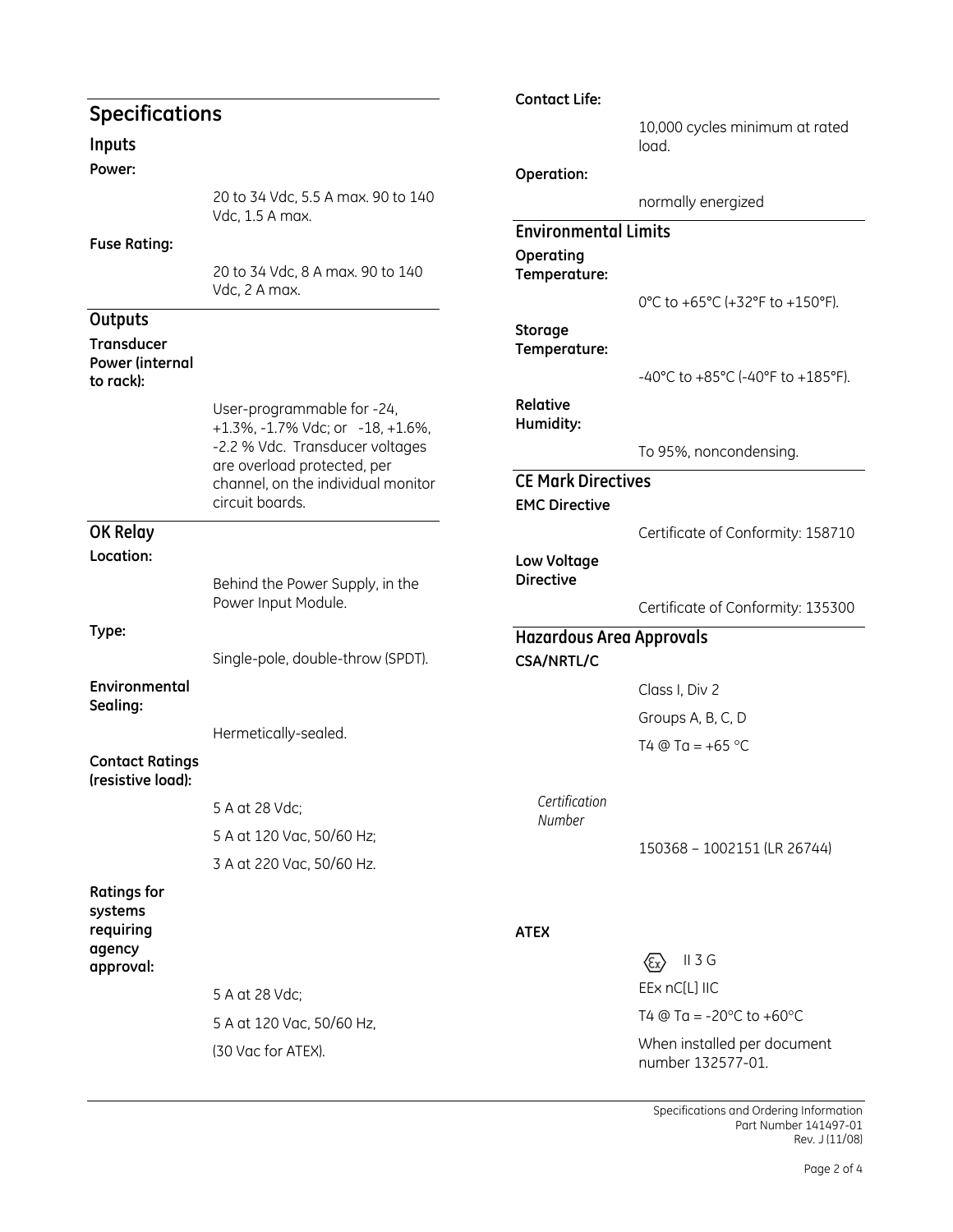*Certification Number* 

BN26744C-55A

#### **Physical**

**Space** 

## **Requirements:**

One rack position. Installs only in position one (left-most position, next to the System Monitor).

**Weight:** 

2 kg (4.4 lbs.).

## **Ordering Information**

For spares, order the complete catalog number as described below. This includes a front panel assembly, power supply PWAs with sheet metal, and appropriate input module. This unit is optioned, tested and ready to install in your system. Spare power input modules (PIM) can be ordered separately.

#### **dc Power Supply**

**3300/14-AXX-BXX-CXX** 

#### **Option Descriptions**

- **A:** Input Voltage Option
	- **0 1** +26 Vdc(+20 Vdc to +34 Vdc)

**0 2** +120 Vdc(+90 Vdc to +140 Vdc)

- **B:** Power Input Module Option
	- **2 0** Standard
	- **2 2 2 2 2 1** Internal Safety Barriers<br>**2 3** 2 Spare supply only-No Pl
	- **2 3** Spare supply only-No PIM
- **C:** Agency Approval Option
	- **0 0** Not required
	- **0 1** CSA/NRTL/C
	- **0 2** ATEX self certification

**Note:** ATEX approval requires the monitor rack be installed in a weatherproof housing.

| <b>Spare Parts:</b>           |                                                                    |
|-------------------------------|--------------------------------------------------------------------|
| 161957-AXX-<br><b>BXX-CXX</b> |                                                                    |
|                               | Power Input Module (PIM)<br>Assembly-dash options same as<br>above |
| 01720029                      |                                                                    |
|                               | 250V, 1.50 A Fuse(A=01,C=00,01)                                    |
| 01702000                      |                                                                    |
|                               | 250V, 0.75 A Fuse(A=02,C=00,01)                                    |
| 01710510                      |                                                                    |
|                               | 250V, 2.50 A Fuse(A=01,C=02)                                       |
| 01710511                      |                                                                    |
|                               | 250V, 1.25 A Fuse(A=02,C=02)                                       |

## **Field-programmable Options**

These options are field-programmable via plug-in jumpers. **Bold text** indicates options as shipped from the factory.

**Transducer Output Voltage** 

**-24 Vdc** 

-18 Vdc

**Note:** Contact your sales professional if 3000 Series transducers are to be used in a monitoring rack, which also uses 3300 and/or 7200 Series transducers.

| <b>Accessories</b> |                       |
|--------------------|-----------------------|
| 128112             |                       |
|                    | Galvanic Isolator Kit |
| 02245002           |                       |
|                    | External Barrier      |
| 02200214           |                       |
|                    | Surge Protector       |